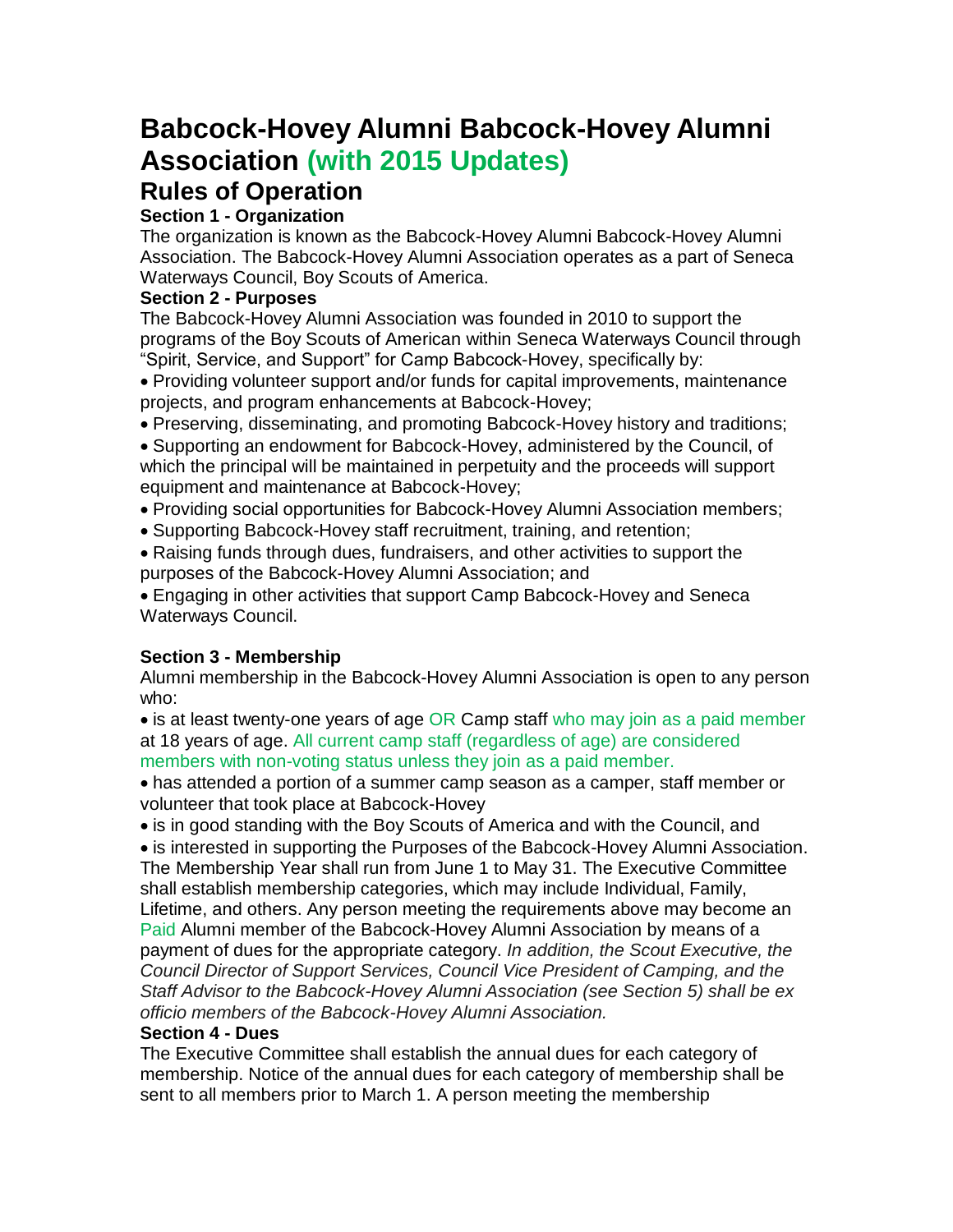requirements may join or renew by paying dues for one or two Membership Years. Annual dues paid on or after March 1 for a new member shall cover membership through the end of the following Membership Year (June 1<sup>st</sup>-May 31<sup>st</sup>). At the discretion of the Executive Committee, dues in any year may be waived for members who make a voluntary contribution at or above a minimum specified amount to a purpose or cause designated by the Executive Committee which is consistent with the Purposes of the Babcock-Hovey Alumni Association. Any person that reaches 50 years of attending Camp Babcock-Hovey will automatically be granted a Lifetime Membership if not already a Lifetime Member in the Babcock-Hovey Alumni Association.

#### **Section 5 - Executive Committee and Officers A. Organization**

The Babcock-Hovey Alumni Association shall maintain an Executive Committee, consisting of four Officers (the Chair, Vice Chair, Treasurer, and Secretary), the immediate Past Chair, and not fewer than two nor more than five at large members. Officers and members of the Executive Committee must be registered members of the Boy Scouts of America. Officers must be active Paid Alumni members of the Babcock-Hovey Alumni Association. At large members of the Executive Committee must be active Alumni members of the Babcock-Hovey Alumni Association. A member of the Council staff, appointed by the Scout Executive in consultation with the Vice President of Camping and the Alumni Babcock-Hovey Alumni Association Chair, shall serve as Staff Advisor to the Babcock-Hovey Alumni Association and participate as a non-voting member of the Executive Committee. This Staff Advisor shall work with the Executive Committee to ensure coordination of efforts and records between the Council and the Babcock-Hovey Alumni Association.

#### **B. Officers**

Each officer shall report to the Executive Committee.

a. Chair: The Chair shall be responsible for the overall leadership, administration and operation of the BHAA. The Chair shall have the authority to act to effectuate the decisions of the Executive Committee and to make all decisions to carry out the dayto-day operation of the BHAA, except for authority retained by the Executive Committee or designated to another Officer or person in the Rules. The Chair may delegate authority as he or she deems necessary or desirable. The Chair shall call all meetings of the Executive Committee and shall prepare the agendas and preside at such meetings. The Chair or a designee shall be a member of the Babcock-Hovey Program and Properties Committees as the representative of the Babcock-Hovey Alumni Association.

b. Vice Chair: The Vice Chair assists the Chair with such duties as are delegated by the Chair, and assumes duties of the Chair in event that the Chair is absent or is otherwise unable to perform such duties. The Vice Chair also receives ideas and proposals from the Council and from Babcock-Hovey Alumni Association members regarding potential capital improvements, maintenance projects, and program enhancements for Babcock-Hovey for presentation to the Executive Committee.

c. Treasurer: The Treasurer shall keep accurate records of all income and expenses of the Babcock-Hovey Alumni Association, of all monies of the Babcock-Hovey Alumni Association held as permanently restricted, temporarily restricted or unrestricted funds, and of all obligations for the expenditure of monies. The Treasurer shall prepare and submit to the Executive Committee for approval an annual budget (the "Budget") for the Babcock-Hovey Alumni Association. The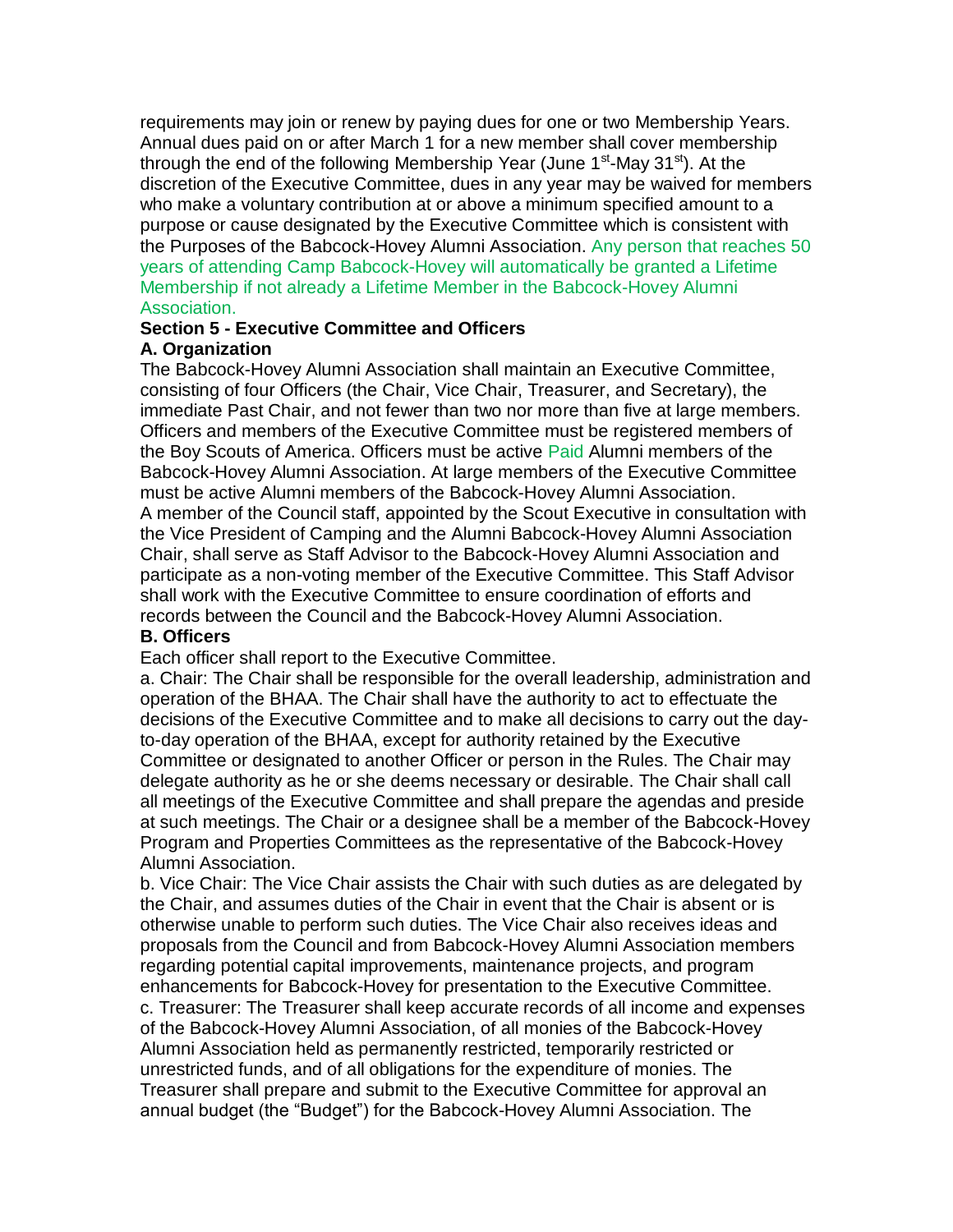Treasurer shall periodically reconcile the Babcock-Hovey Alumni Association financial records with those of the Council, and report to the Executive Committee on the financial condition of the Babcock-Hovey Alumni Association.

d. Secretary: The Secretary records and maintains minutes of all Babcock-Hovey Alumni Association meetings, and provides copies of such minutes to all Executive Committee members as well as the Council's Vice President of Camping. The Secretary shall maintain the membership records for the Babcock-Hovey Alumni Association. The Secretary shall prepare an annual report of the Babcock-Hovey Alumni Association's activities, to be distributed to the Babcock-Hovey Alumni Association membership and the Council's Vice President of Camping.

#### **C. Elections, Term of Office, and Filling of Vacancies**

The officers and at large members of the Executive Committee shall be elected at the annual meeting of the Babcock-Hovey Alumni Association. The standing Executive Committee shall determine the number of at large Executive Committee positions to be elected for the following year. Any Babcock-Hovey Alumni Association member may nominate one candidate for each available Executive Committee position. Nominations should be submitted to the Secretary, who will verify the eligibility of the candidate, prior to the annual meeting. Each Paid Babcock-Hovey Alumni Association member shall be entitled to one vote

for each open position. Voting shall, upon request of any candidate, be done by secret ballot. There is no limit on the number of terms that a member may serve on the Executive Committee. The election of the Chair must be approved by the Council's Vice President of Camping, which approval will not be unreasonably withheld. All other election rules shall be established by the Executive Committee. The term of office of the members and leadership of the Executive Committee shall begin at the close of the annual meeting at which they are elected, and continue through the following annual meeting unless terminated by resignation or removal by a 60% vote of the other members of the Executive Committee. Removal may occur for failure to attend three or more consecutive Executive Committee meetings or for conduct detrimental to the Babcock-Hovey Alumni Association. Any vacancy on the Executive Committee (including officers) may be filled by a vote of the remainder of the Executive Committee, with the person so chosen serving until the next annual meeting of the Babcock-Hovey Alumni Association.

#### **Section 6 - Meetings and Distribution of Information**

The Babcock-Hovey Alumni Association shall have an annual meeting of the membership, as scheduled by the Executive Committee, typically occurring during Alumni Weekend in late June or early July. The annual meeting shall include elections of officers and at large members of the Executive Committee, a report of the prior year's activities including financial and membership reports of the Babcock-Hovey Alumni Association, and a review of projects completed or underway at Babcock-Hovey supported by the Babcock-Hovey Alumni Association, as well as any other business that may appropriately come before the meeting. Notice of the annual meeting shall be sent to all members approximately 20 days prior to the meeting through the Babcock-Hovey Alumni Association newsletter or by other means, and shall contain the names of any eligible candidates for the Executive Committee nominated at least 45 days prior to the annual meeting. The Executive Committee shall meet at least three times annually. A newsletter containing information regarding the activities of the Babcock-Hovey Alumni Association shall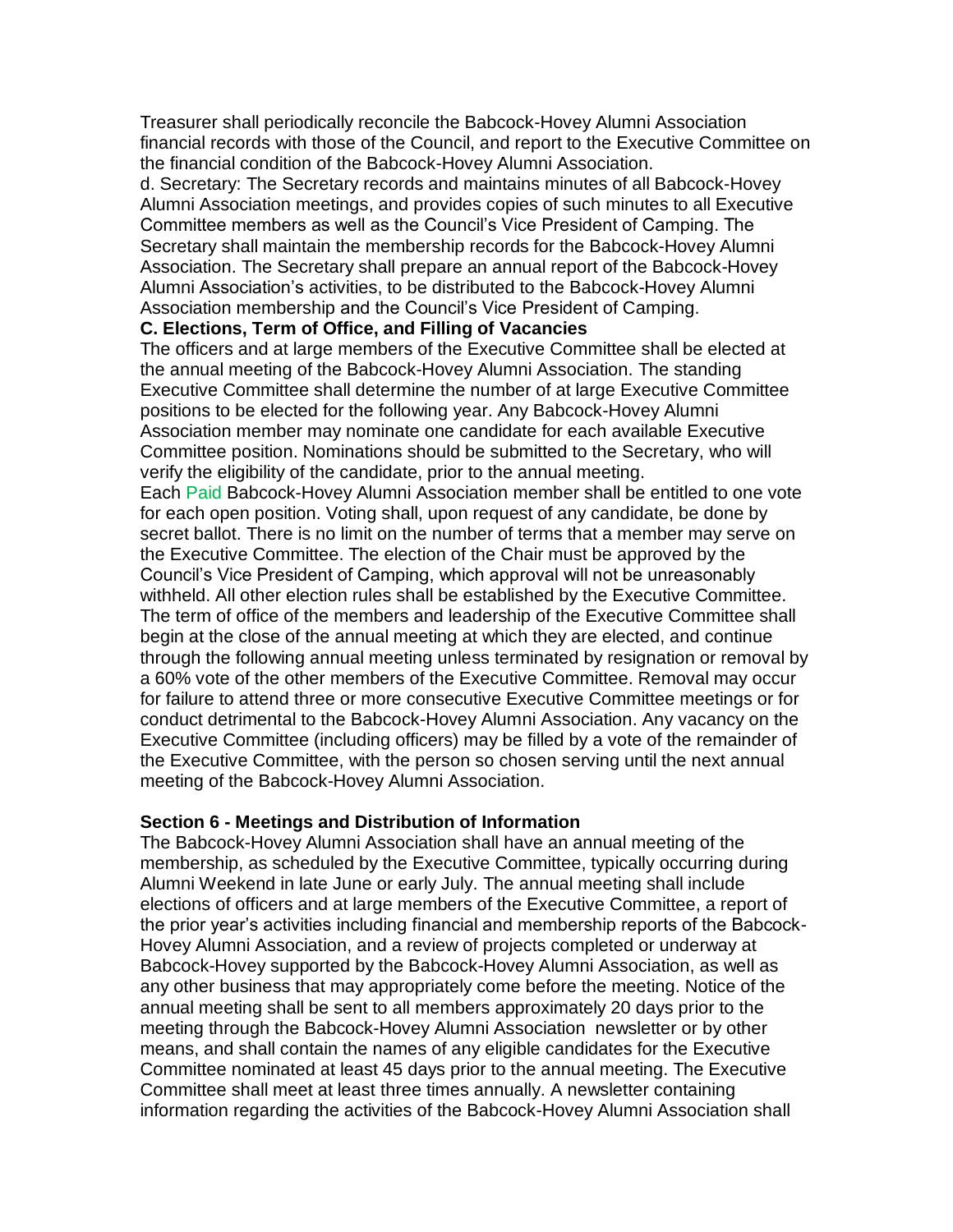be sent to all members at least two times annually.

#### **Section 7 - Finances**

#### **A. General**

The Council shall establish and maintain a separate account for the Babcock-Hovey Alumni Association. All funds of the Babcock-Hovey Alumni Association shall flow through this account.

#### **B. Income**

All income, through dues or other sources including fund-raising activities, will be used for the Purposes of the Babcock-Hovey Alumni Association, including providing for capital improvements, maintenance projects, and program enhancements at Babcock-Hovey, supporting the development of the Endowment, and covering all Babcock-Hovey Alumni Association expenses. Babcock-Hovey Alumni Association fund-raising activities shall be coordinated with the Council so as not to conflict with or detract from the Council's fund raising for the operating budget or other purposes of the Council. The Executive Committee may establish special recognition for gifts beyond membership dues. If funds are raised for a specific project, such funds (net of any fundraising expenses) shall be temporarily restricted and only used for that project until it is complete. Any such funds remaining following the completion of a project shall become unrestricted funds of the Babcock-Hovey Alumni Association.

## **C. Expenses**

Babcock-Hovey Alumni Association funds may be expended or obligated only after authorization by the Executive Committee. Adoption of an annual budget by the Executive Committee shall constitute authorization to obligate or expend funds, but only up to the limit of each expense line item in the budget. The Council may make payments from the Babcock-Hovey Alumni Association account only upon prior approval by the Babcock-Hovey Alumni Association Chair or Treasurer. The Executive Committee will endeavor to prudently manage the Babcock-Hovey Alumni Association's operating expenses, so that maximum funds will be available for the Purposes of the Babcock-Hovey Alumni Association.

#### **D. Endowment**

Members will be encouraged to make gifts above and beyond their annual dues to the Babcock-Hovey Alumni Association as a gift into the Endowment. To the extent that an Endowment gift qualifies for special recognition in the Scouting program (such as a James E. West Fellowship Award), the Council will recognize such gifts. Gifts donated to the Endowment for Babcock-Hovey equipment and maintenance expenses by the

Babcock-Hovey Alumni Association or by members of the Babcock-Hovey Alumni Association shall be held by the Council as permanently restricted funds. Each year, the Council will inform the Executive Committee of the amount of earnings available from the portion of the Endowment accumulated (including past unused investment returns) from these donations. The Executive Committee will direct those available earnings into specific equipment and maintenance projects for Babcock-Hovey (subject to acceptance by the Council's Camp Operations Committee).

#### **E. Fiscal Year and Unused Funds**

The Babcock-Hovey Alumni Association's fiscal year shall run from January 1 through December 31. The Executive Committee will generally not seek to carry over significant operating balances from year to year, other than maintaining a reasonable balance for Babcock-Hovey Alumni Association operating expenses for the coming year, for contingencies, or for funding a project at Babcock-Hovey that